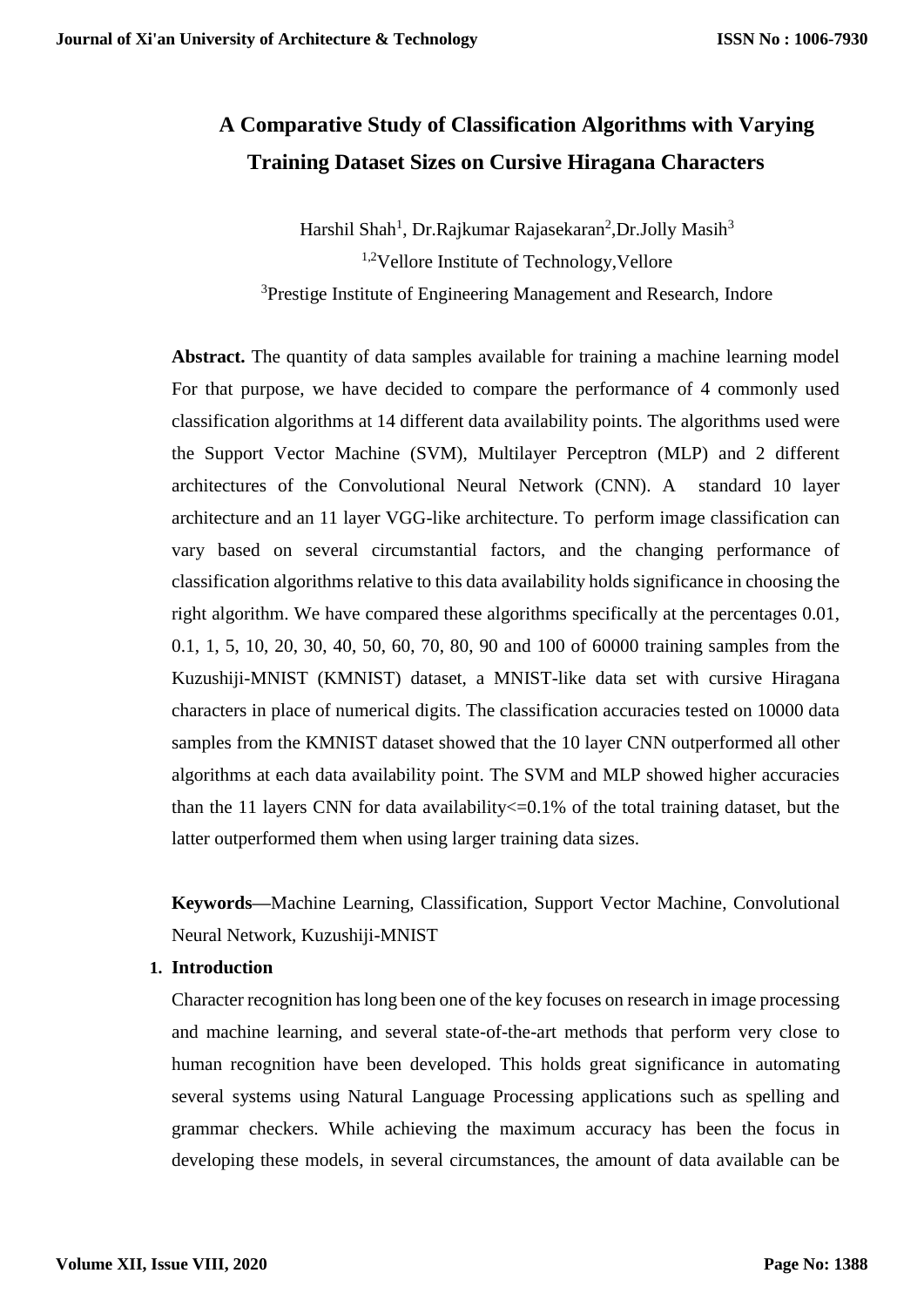constrained. This is especially true for smaller industrial applications, where the training data is limited, and knowing which model to choose based on the amount of data available can save a lot of time that would otherwise be spent on trial and error. To this end, we delve into the performance of 4 distinct algorithms in this work, namely the SVM, the MLP, and 2 architectures of the CNN, at different levels of available training data, ranging from 0.01% to a full 100% of the total training data (60000 training images). For the purpose of this analysis, we have used the Kuzushiji-MNIST (KMNIST) [11] dataset, which is similar to the popular MNIST dataset, in that it comprises images with dimensions 28x28 labelled into 10 categories. Each of these categories represents a row in the table of cursive Hiragana characters, a phonetic lettering system used in the Japanese language. The cursive style of Hiragana is not widely used in contemporary Japan, but holds highly valuable cultural significance, and several efforts have been made to ensure the preservation of texts utilizing it. Optical character recognition is one such method that could go a long way in aiding the digital preservation of these works. In this paper, the classification accuracies of each of the algorithms at each data availability point is compared and discussed, and to the best of our knowledge, an analysis of this kind of the above-mentioned algorithms has not been performed.

## **2. Literature Review**

Ghosh et al. In [1] use a simple CNN model to achieve a state-of-the-art accuracy for models of similar simplicity on the KMNIST dataset. One of the CNN architectures analysed in our work showed a similar, but slightly lower accuracy compared to the CNN used in [1] for cases where at least 80% of the training data was available. In [2], Alcantara analyses the performance of deep neural networks with several different non-linear activation functions for the layers of the neural network. The results showed that the ReLu, Leaky ReLu, ELU and SLU all performed well on the classification task, with ELU outperforming the others for this task. Lamb et al. In [3] discuss the history of the Kuzushiji, or cursive Hiragana style of writing and its cultural significance and go on to propose a new model, KuroNet, which uses residual U-Nets with improved regularization to achieve a higher accuracy than previous models for the same task. It further discusses the model's excellent performance on texts written in Kuzushiji and problems that come with implementing it on printed texts with messy data. In [4], Kotsiantis reviews 6 different supervised machine learning classification techniques and how they compare with each other in several aspects of performance. In terms of simple classification accuracy, the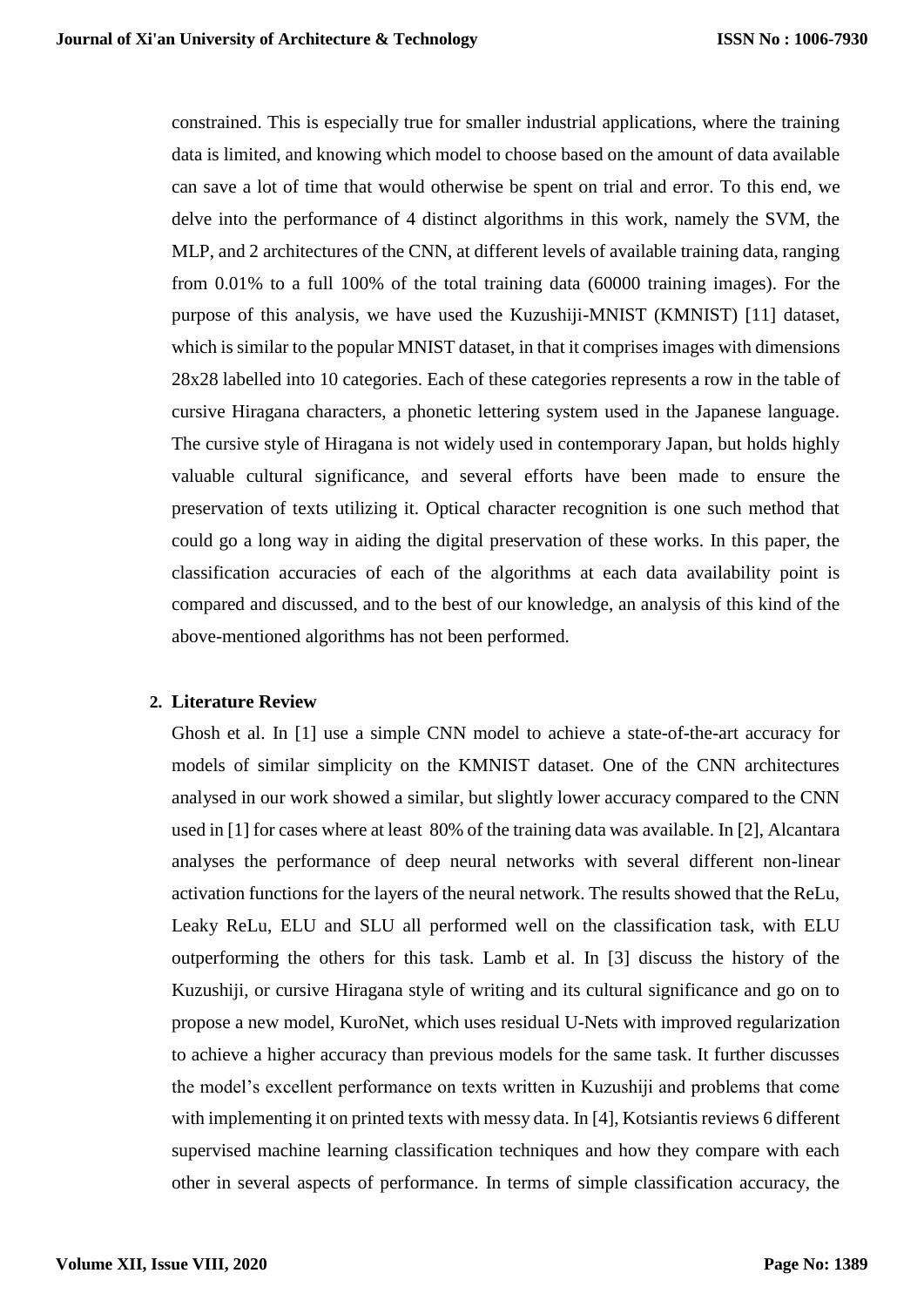paper ranks the SVM and Neural Networks higher than Decision Trees, k-Nearest-Neighbors, Rule-learners and Naive Bayes, but some of the lower accuracy classifiers can be trained much faster than the former. In [5], Keysers reviews 4 existing state-of-the-art techniques for the popular MNIST dataset including the CNN and compares their performance on the dataset. Further, the paper uses combinations of the techniques to propose a new hybrid technique that is shown to achieve better results and an error rate as low as 0.35%.Meshkini et al. In [6] compare the performance of 6 high performing deep Convolutional Neural Network architectures, namely the GoogleNet, VGG, ResNet, SqueezeNet, Alex Net and DenseNet on the Fashion MNIST dataset, a dataset similar to the MNIST dataset, but with clothing items in place of the digits. Abdul razzaq et al. In [7] compare 3 different classification algorithms on the NIST handwritten digits dataset, namely the Naive Bayes, K\_Star and Multilayer Perceptron. The goal of this work was to use the lowest required number of selected features to achieve an acceptable accuracy and the paper showed the K\_Star algorithm to outperform the others in this task.

#### **3. Methodology**

#### *3.1 Process Flow*

The flow of the processes performed for conducting the analyses is depicted in Figure 1 below.



 **Figure 1: Process Flow Diagram**

As shown in Figure 1, each of the 4 selected algorithms is trained separately on each subset of the KMNIST training dataset with 60000 labelled training images. These subsets are taken as a percentage of the total training data, and the specific percentages used were 0.01%, 0.1%, 1%, 5%, 10%, 20%, 30%, 40%, 50%, 60%, 70%, 80%, 90% and 100%. The classification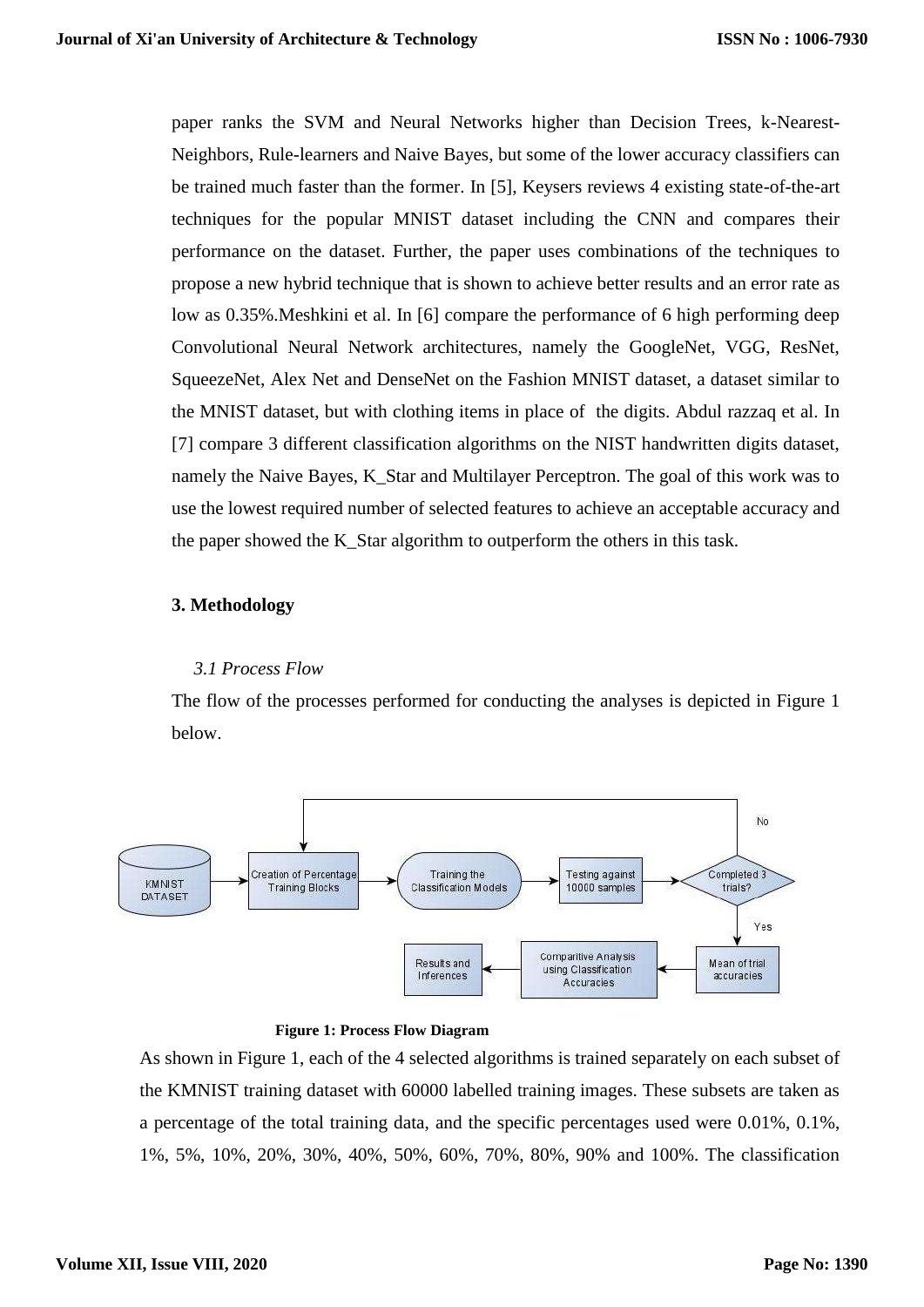accuracy was determined by testing the models trained on the KMNIST testing data set, which comprises 10000 labelled images distinct from the training data set. This process was repeated for 3 trials and the mean of the classification accuracies from these trials were noted for further analyses. Based on these mean accuracies, the models were then compared with each other at the different percentages of data that they were trained on, which will be discussed in the Results section of this paper. All the experiments were done using Google Colaboratory [10] notebooks.

## *3.2 Algorithms Used:*

#### *3.2.1 Support Vector Machine (SVM):*

The SVM is one of the most commonly used machine learning algorithms, mainly used for classification tasks. It works by determining hyper planes that divide the n-dimensional space, and can then be used to categorize examples. For this work, we have used the sockit library [8] to train the SVM model on the dataset and determine its classification accuracy. The model was trained using the RBF kernel and the gamma parameter set to scale.

## *3.2.2 Multi-layer Perceptron (MLP)*

The MLP is one of the simplest architectures of an artificial neural network and is widely used for a variety of tasks. For this work, we have used the Keras library [9] to implement and train the model. The architecture of the MLP used is as depicted in Figure 2. The model was trained using the Adam optimizer and the Sparse Categorical Cross-entropy loss function.



**Figure 2: Architecture of the MLP**

#### *3.2.3 Convolutional Neural Network (CNN) - 1*

The CNN is a deep neural network architecture that is widely used for image classification and has produced state-of-the-art results in several image classification tasks. We have implemented and trained the CNN models using the Keras library. In this work, we have used 2 different CNN architectures, the first of which has a standard 10 layer architecture as depicted in Figure 3 below. Both CNNs were trained using the Adam optimizer and the Sparse Categorical Cross-entropy loss function.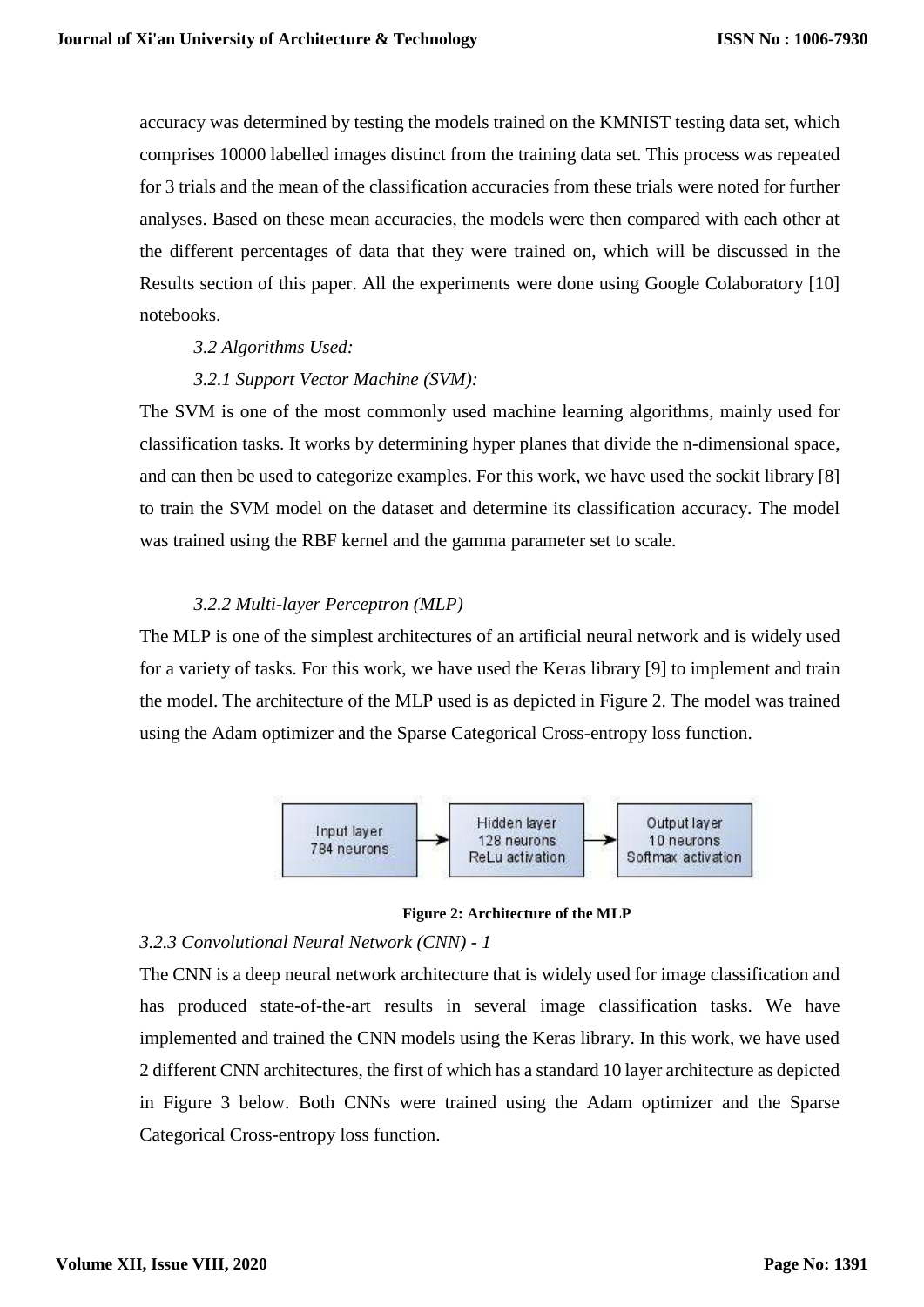

Figure 3: Architecture of first CNN

# *3.2.4 Convolutional Neural Network (CNN) - 2*

In this second CNN model, we have used a VGG-like architecture, in that it follows the sequence of a Convolutional layer, followed by a Max-Pooling layer as depicted below in Figure 4.



**Figure 4: Architecture of second CNN**

## *3.3 Dataset Used:*

For the purpose of this work, we have used the Kuzushiji-MNIST dataset. This dataset comprises 60000 labelled training images and 10000 labelled testing images of cursive Hiragana characters. Hiragana is one of the lettering systems used in the Japanese language, and Kuzushiji, or cursive Hiragana was a style of writing hiragana characters that were in use for over a millennium, but unfortunately, is no longer commonly used. The images in the dataset are greyscale and of dimensions 28x28, each image depicting a particular Hiragana character. The labels are 10 in number, each of which represent a row of characters in the Hiragana script. The classification is based on these rows and each character is classified as belonging to its corresponding row.

## **4. Results and Discussion**

Upon training and testing the models using the methods discussed so far, the classification accuracies for each of the trials were noted and their means were as depicted below in Table 1. The graphs of the mean accuracies relative to the percentage of total training data available were also plotted as shown in Figures 5, 6, 7 and 8.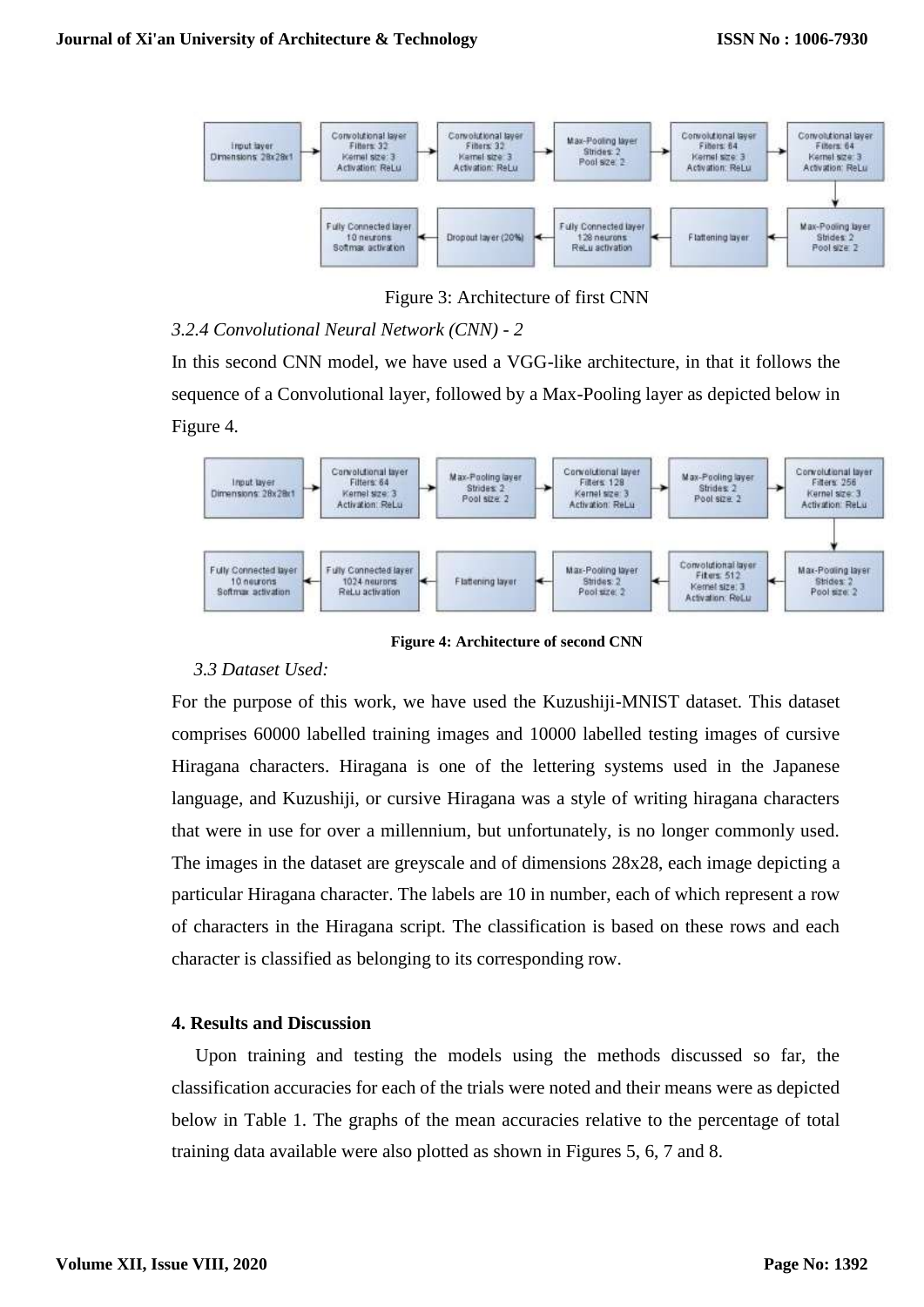| Percentage<br>of Data Used | <b>SVM</b> | <b>CNN-1</b> | $CNN-2$ | <b>MLP</b> |
|----------------------------|------------|--------------|---------|------------|
| 0.01                       | 0.1966     | 0.2047       | 0.1785  | 0.1539     |
| 0.1                        | 0.2672     | 0.3082       | 0.2114  | 0.2602     |
| $\mathbf{1}$               | 0.6481     | 0.7171       | 0.6994  | 0.5324     |
| 5                          | 0.7552     | 0.8453       | 0.8204  | 0.6292     |
| 10                         | 0.8108     | 0.8851       | 0.8833  | 0.6205     |
| 20                         | 0.8478     | 0.9154       | 0.8966  | 0.6671     |
| 30                         | 0.8651     | 0.9342       | 0.9235  | 0.7059     |
| 40                         | 0.8762     | 0.9424       | 0.9310  | 0.7208     |
| 50                         | 0.8849     | 0.9457       | 0.9386  | 0.7357     |
| 60                         | 0.8924     | 0.9529       | 0.9345  | 0.7442     |
| 70                         | 0.8973     | 0.9546       | 0.9406  | 0.7442     |
| 80                         | 0.9014     | 0.9580       | 0.9382  | 0.7509     |
| 90                         | 0.9045     | 0.9551       | 0.9464  | 0.7463     |
| 100                        | 0.9070     | 0.9590       | 0.9460  | 0.7528     |

Table 1: Mean Classification Accuracies for the algorithms



Figure 5: Mean SVM Accuracies Figure 6: Mean CNN-1 Accuracies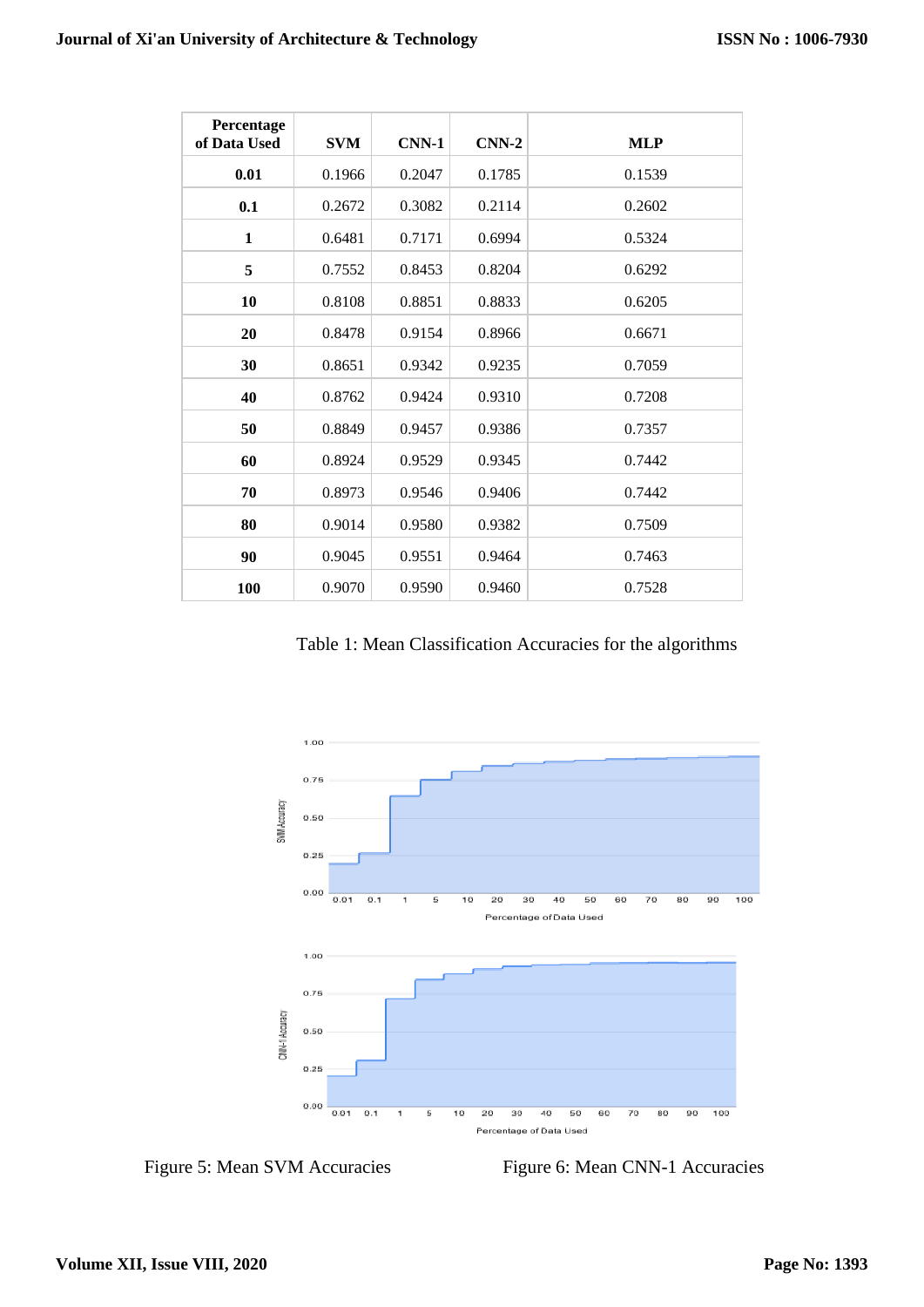

Figure 7: Mean CNN-2 Accuracies Figure 8: Mean MLP Accuracies

The combined mean accuracies for all the algorithms were plotted in a line chart as depicted below in Figure 9 for visual comparison.



Figure 9: Combined graph of all models

As we can see from the data in Table 1 and Figure 9, the CNN-1 model outperformed every other model at every single data percentage. While the SVM and MLP showed better results than the CNN-2 when less than 1% of the total training data (<600 training samples) was available, the CNN-2 outperformed both of them for all data percentages  $>=1$ . Between the SVM and MLP, the SVM proved to be better for every single data percentage,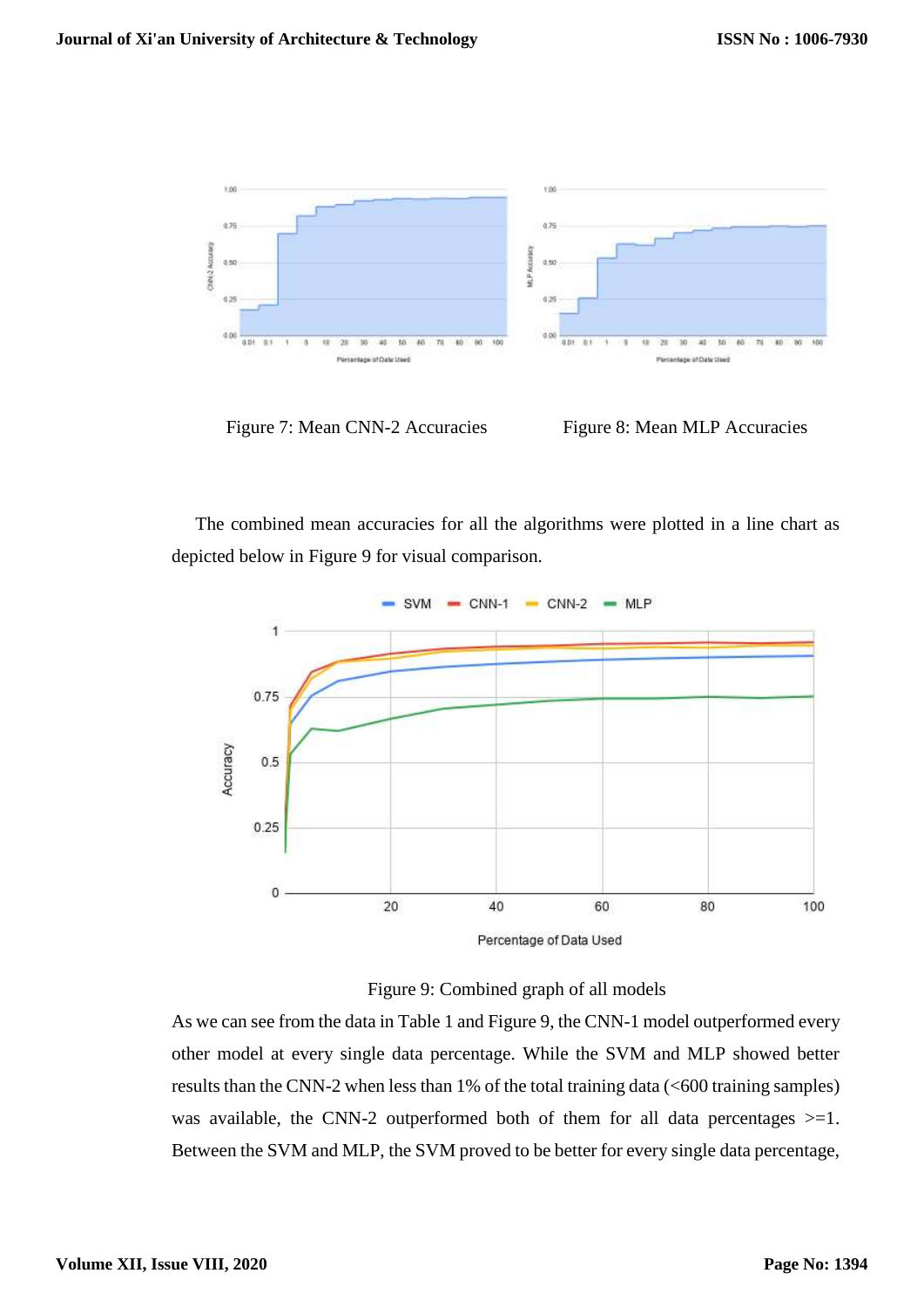and continued to scale to an accuracy >90%, but the MLP failed to achieve an accuracy within 10% of any of the others for data percentages 1 and higher.

Overall, from the results shown, it can be inferred that the CNN-1 model, which achieved an accuracy of 95.90% when the complete training data was available, is the best choice among the models discussed in this experiment for an image classification task similar to this one. However, depending on the dataset, the architecture of this model can be tweaked and fine-tuned further to achieve a higher accuracy, and for images of larger sizes, deeper Convolutional Neural Network architectures like the VGG-16 or ResNet can produce very high accuracies, but at the cost of a larger training time.

#### **5. Conclusion**

The Kuzushiji script holds high cultural value and developments in optical character recognition for the same furthers this cause. In using this KMNIST dataset, we experimentally compare the accuracies of 4 widely used classification algorithms, the SVM, MLP and 2 architectures of the CNN at different data percentage points ranging from 0.01% (6 training samples) to 100% (60000 training samples). The results showed that the CNN-1 architecture with 10 layers outperformed all other models at each data percentage point and in terms of the classification accuracy, is the best model of the four. While the 11 layer CNN-2 architecture and the SVM both achieved accuracies higher than 90%, the MLP proved to be unsuitable for this image classification task with a maximum accuracy of 75.28%. In future developments of this work, a stronger focus on the lower end of the data percentage could yield new insights. State-of-the-art deep neural networks could also be compared with both each other and simpler ones such as the CNN-1 discussed in this paper, to determine the amount of data required for a very deep neural network to produce promising results.

#### **References**

[1] Ghosh, A., Mukherjee, A., & Ghosh, C. (2019, September). Simplistic Deep Learning for Japanese Handwritten Digit Recognition. In *International Conference on Innovation in Modern Science and Technology* (pp. 87-93). Springer, Cham.